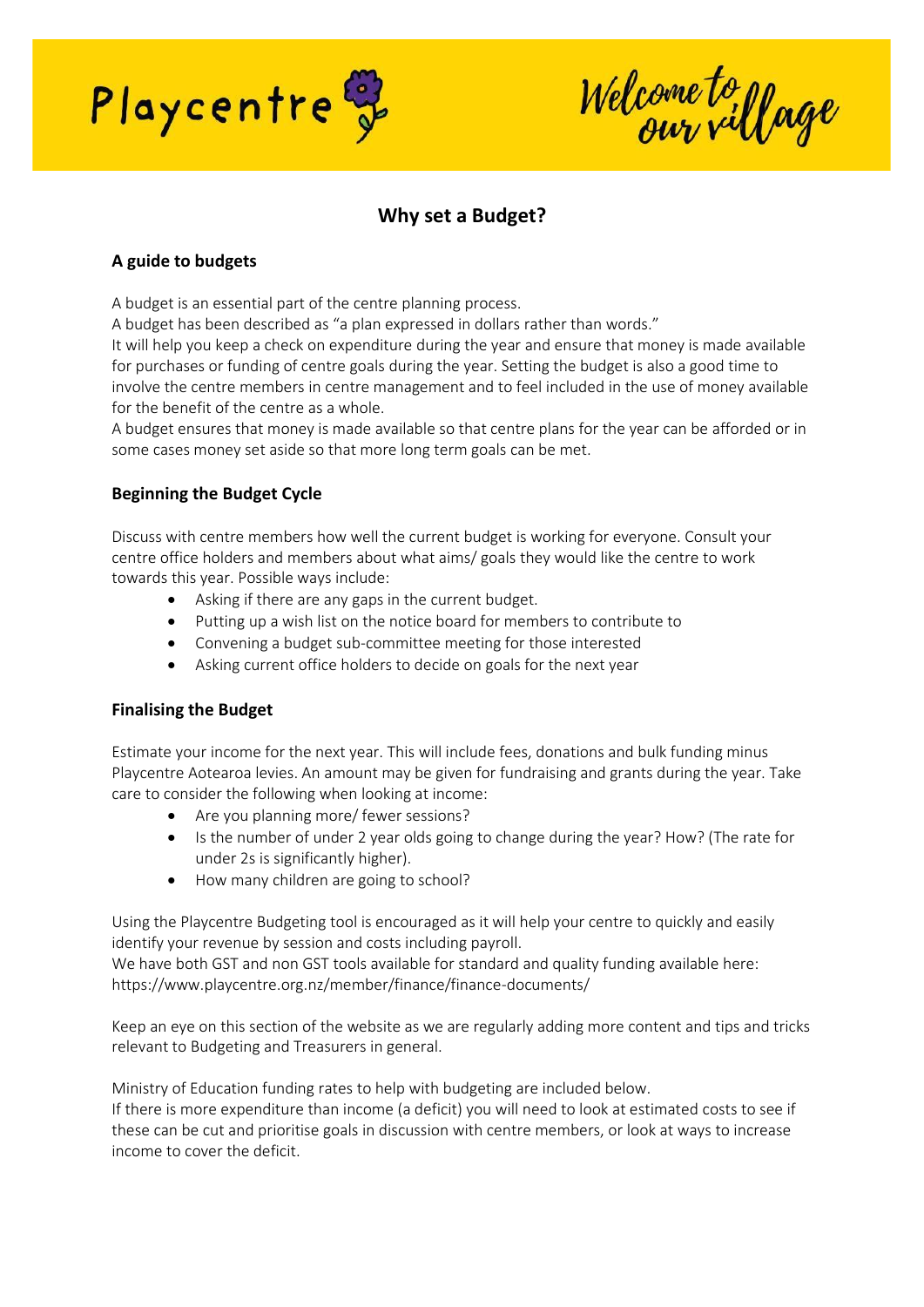## **Useful Questions**

Possibilities for Reducing Spending

- Review the expenditure items and determine which are contractual and required for day to day operating, e.g. payroll, electricity and prioritise these first
- For items that are "nice to haves" consider postponing these purchases or making their purchase contingent on a fundraiser or grant

If your centre is going into deficit for a one-off large project e.g. a playground upgrade consider if there are funds 'left over' from last year that could go towards this year's budget? (Note: we do not recommend budgeting a deficit to be used towards day to day operating costs and especially payroll, as this will cause the centre ongoing financial difficulties.) Possibilities for Increasing Income:

- Consider fundraising and Grant applications to support income
- Double check all your children attending sessions are fully enrolled, remember those babies.
- Could you open another session or review your waitlist to increase participation?
- Could you extend the length of your session license by half an hour to include a shared lunch?
- Is your fees schedule appropriate for your area, could you raise this slightly?

## **General Principles**

Costs which are fixed and needed to maintain the centre's eligibility for bulk funding (see section on this) should be met out of bulk funding and fees; fundraising should be used to meet spending on items which are more optional (nice to have but not essential.)

Centre members will need to decide on the priorities for this at a meeting. The process can be team building and give the centre members a feeling of ownership of where the centre is going for the next year.

## **Managing the Budget**

Once your budget has been decided upon a copy of it should be passed at a centre meeting and included in the minutes. Use the same headings given in this budget for the 6 monthly budget comparisons which the treasurer should present to the centre meeting in March the next year. This is a time when the centre can see how the plan is working, re-evaluate priorities and set new goals for the next six months. Six months into the new year you will have a better idea of whether income is matching predictions and whether costs as estimated are more or less.

Centres should also carry out a supplementary budget calculation before increasing or employing a team member to ensure the centre has the long term financial capacity to fund the employment in question.

## Evaluating your Budget Spending

In general figures which are regular expenditure items (power, rates, telephone, equipment, consumables, housekeeping items should be spent proportionately throughout the year i.e. you should have spent only 25% of the budget for this at 3 months, 50% at 6 months. If the calculations show this then all is well.

Income should be evaluated in the same way as expenditure.

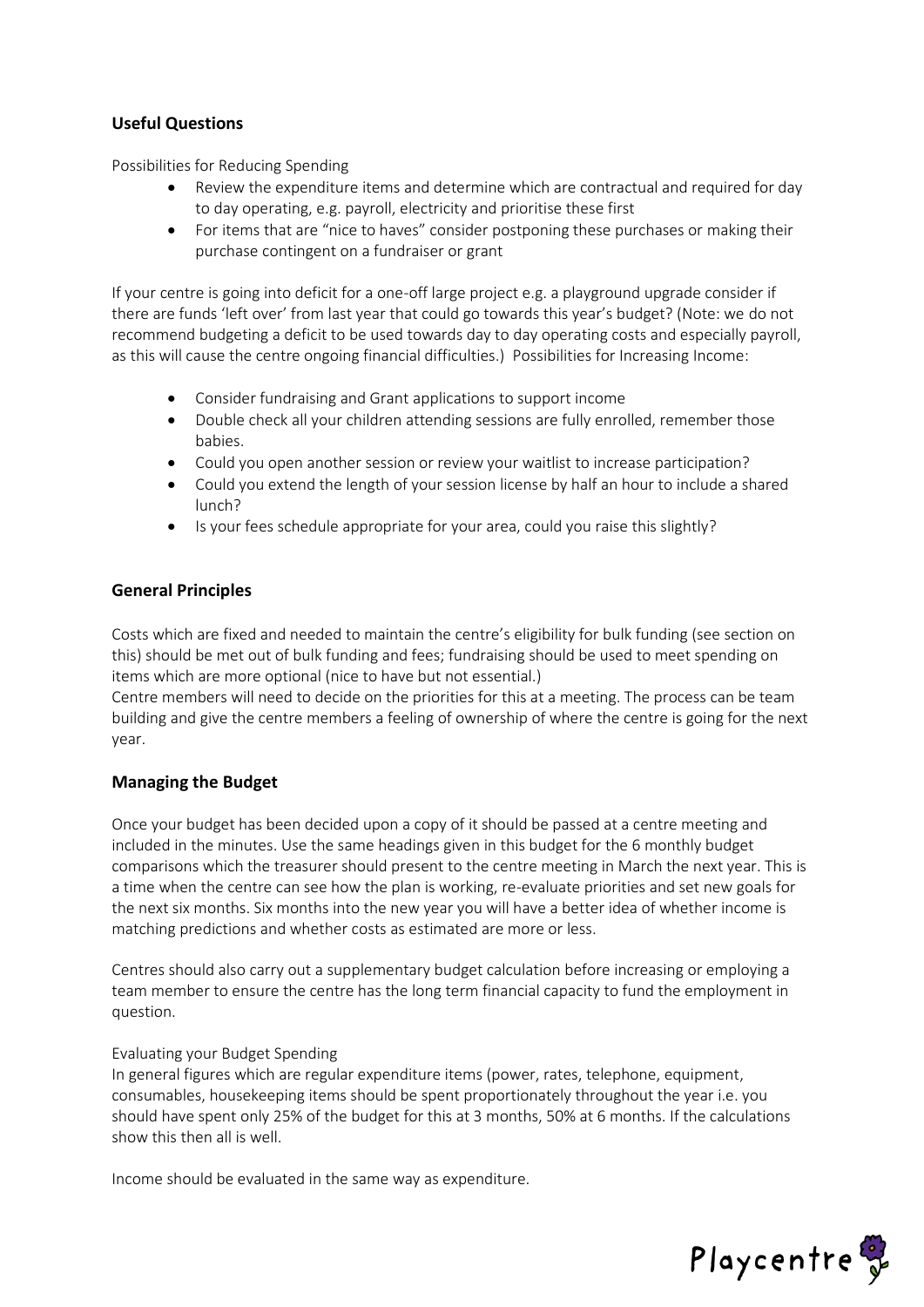- o Is the amount received in income as planned?
- o Why is it greater/ less than planned? Increase/ drop in sessions, increase/ drop in 2 year olds?
- o Is it because bulk funding has yet to be received from Playcentre Aotearoa? (This will appear as income in 3 lump sums in March, July and November with smaller washup amounts received in most other months)
- o Is it because the fundraising event was cancelled recently?
- o Have the invoices for fees/donations gone out late this term?

If the calculations show figures not matching the time period given, then you need to consider why.

- o Is expenditure in one part of the budget high because the bill comes once a year and 100% has been spent at this time?
- o Consider timing of centre paid staff which will go up and down depending on which months include school holidays or public holidays.
- o Is expenditure low because this cost is to be incurred at a later time?
- o Is the account due but the invoice has not yet been given to the centre?
- o Are there claims from office holders outstanding (encourage regular claiming)?
- o Are you spending more/less due to changes in numbers of sessions, numbers of children?
- o Has there been a special reason why the last account was higher (heaters being left on, a cold snap)?

By monitoring spending closely like this, it is possible for the centre to act to cut expenditure if it is too high or too plan to spend more if needed in a certain area. If there has been a drop in income the centre should be able to recognise it early enough to adjust spending plans or to increase fundraising activities to make up a shortfall.

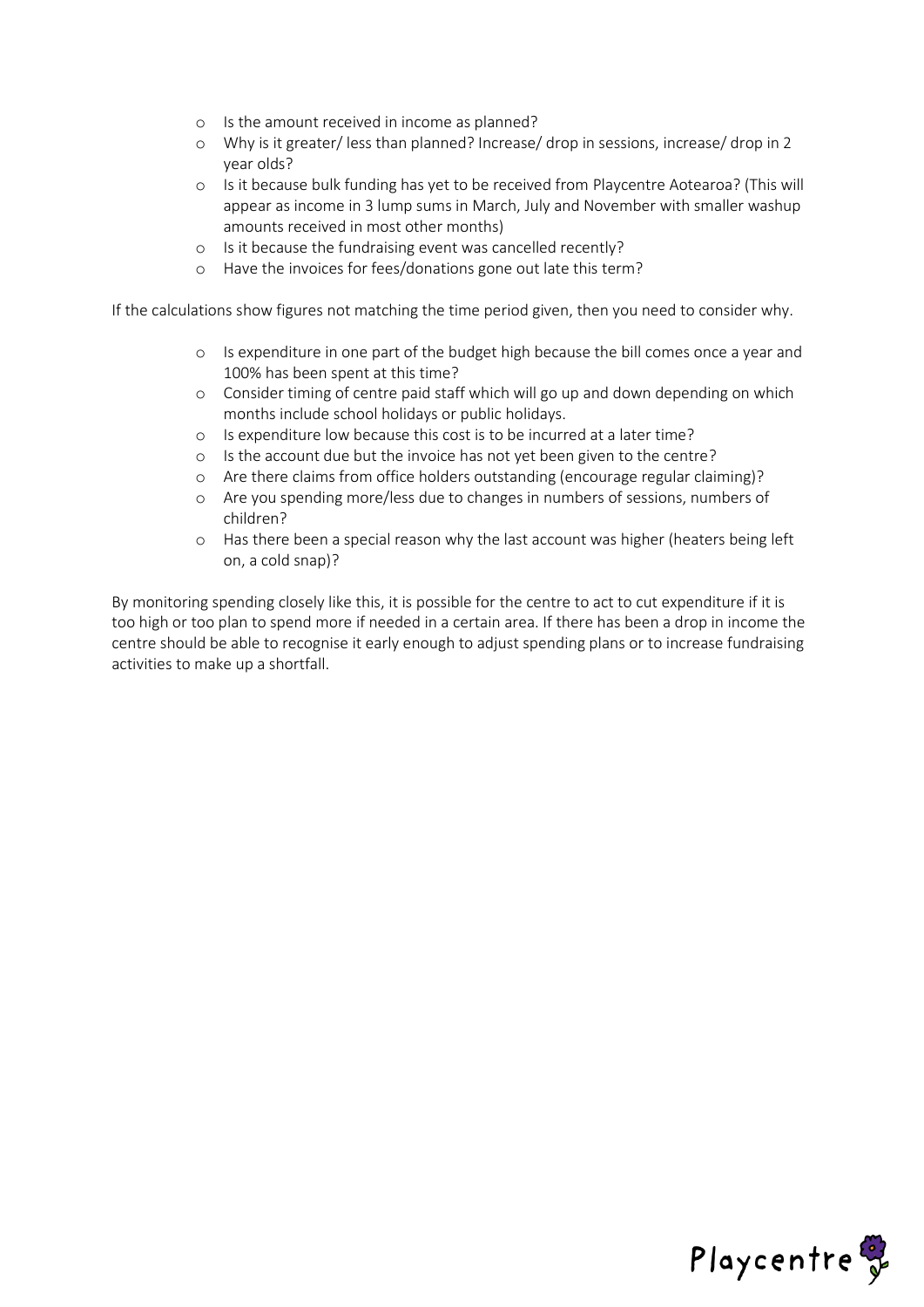| <b>Bulk funding</b><br>Number of sessions held<br>Number of children enrolled in each session<br>$\bullet$<br>Funded for three hours per session (or longer if<br>centre license is more than 3 hours)<br>Child funded hours equals number of sessions held x<br>$\bullet$<br>number of children enrolled in each session x three<br>hours per session x forty weeks per year<br>The standard ECE rate is \$8.00 per hour for children<br>$\bullet$<br>under 2yrs. The hourly rate for 20 Hrs ECE rate is<br>\$5.13. Any children over 2yrs -are funded for any<br>non 20Hrs ECE hours at a rate of \$4.03 per hour<br>Bulk funding paid three times per<br>$\bullet$<br>year in March, July and November.<br>Full rates from the MoE funding handbook are<br>$\bullet$<br>listed below. | <b>Receipt or Payment</b><br><b>Item</b> | Factors to Consider when Setting the Budget |
|------------------------------------------------------------------------------------------------------------------------------------------------------------------------------------------------------------------------------------------------------------------------------------------------------------------------------------------------------------------------------------------------------------------------------------------------------------------------------------------------------------------------------------------------------------------------------------------------------------------------------------------------------------------------------------------------------------------------------------------------------------------------------------------|------------------------------------------|---------------------------------------------|
|                                                                                                                                                                                                                                                                                                                                                                                                                                                                                                                                                                                                                                                                                                                                                                                          |                                          |                                             |

#### **USEFUL ITEMS TO CONSIDER WHEN PREPARING A BUDGET**

**PLAYCENTRE** 

The next table shows the rates for playcentres from 1 July 2014.

| <b>SPER</b><br><b>FUNDED</b>                              | <b>RATES FROM 1 JULY 2014</b> |                      | <b>RATES FROM 1 JANUARY 2019</b> |              |                      | <b>RATES FROM 1 JANUARY 2020</b> |                                |                      |                               |
|-----------------------------------------------------------|-------------------------------|----------------------|----------------------------------|--------------|----------------------|----------------------------------|--------------------------------|----------------------|-------------------------------|
| <b>CHILD</b><br><b>HOUR</b><br><b>(INCLUDING)</b><br>GST) | <b>UNDER</b>                  | 2 AND<br><b>OVER</b> | <b>20 HOURS</b><br><b>ECE</b>    | <b>UNDER</b> | 2 AND<br><b>OVER</b> | <b>20 HOURS</b><br><b>ECE</b>    | <b>UNDER</b><br>$\overline{2}$ | 2 AND<br><b>OVER</b> | <b>20 HOURS</b><br><b>ECE</b> |
| Quality                                                   | \$8.84                        | \$4.44               | \$5.52                           | \$8.98       | \$4.51               | \$5.61                           | \$9.14                         | \$4.59               | \$5.71                        |
| <b>Standard</b>                                           | \$7.74                        | \$3.90               | \$4.96                           | \$7.86       | \$3.96               | \$5.04                           | \$8.00                         | \$4.03               | \$5.13                        |

**CERTIFICATED PLAYGROUPS AND LICENCE-EXEMPT SERVICES** 

The next table shows the rates for certificated playgroups and licence-exempt services from 1 July 2014.

| \$ PER<br><b>FUNDED</b><br><b>CHILD</b>  | <b>RATES FROM 1 JULY 2014</b> |                   |                     |
|------------------------------------------|-------------------------------|-------------------|---------------------|
| <b>HOUR</b><br><b>(INCLUDING</b><br>GST) | <b>UNDER 2</b>                | <b>2 AND OVER</b> | <b>20 HOURS ECE</b> |
| Playgroups                               | \$1.51                        | \$1.51            | N/A                 |

Fees/Donations • Donations

- 
- Fees policy
- Number of families/children enrolled at Centre
- Fees schedule

- Grants Grants approved from outside funding agencies
	- Funding % of special projects to be raised from outside funding agencies

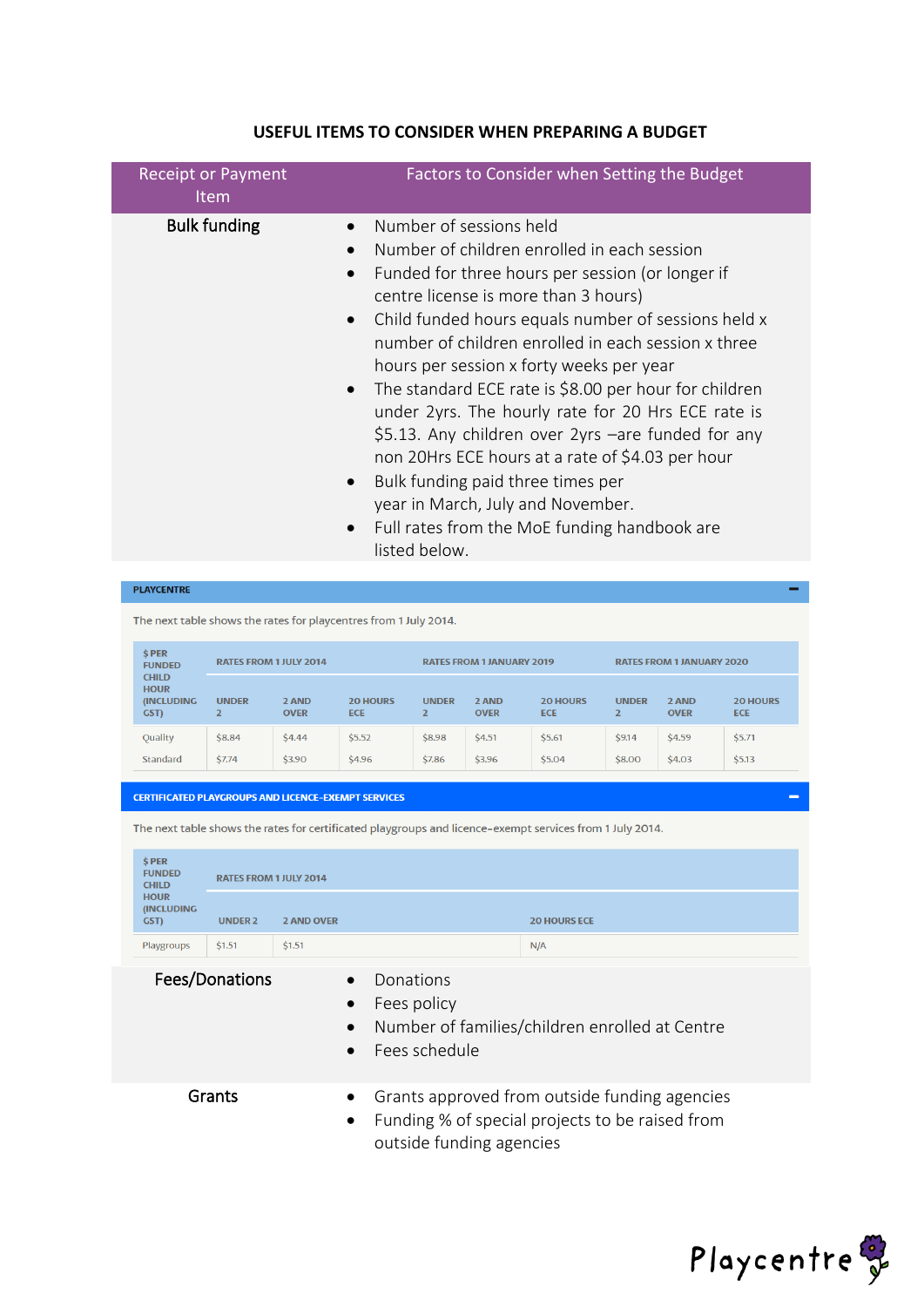|                                         | Basis for payment of grant whether paid on approval or<br>on reimbursement of expenditure<br>Timing of special project for which outside<br>٠<br>funding received or sought                                                                                                                                                                                                                                                                                                                                                                 |
|-----------------------------------------|---------------------------------------------------------------------------------------------------------------------------------------------------------------------------------------------------------------------------------------------------------------------------------------------------------------------------------------------------------------------------------------------------------------------------------------------------------------------------------------------------------------------------------------------|
| Interest                                | Investment balances<br>$\bullet$<br>Expected use of funds invested<br>$\bullet$<br>Interest rates<br>$\bullet$<br>Playcentre Aotearoa has negotiated a special ASB<br>$\bullet$<br>account with low fees and higher everyday interest<br>rates.<br>PDF<br>56180-20084-0319-E<br>ducation-Admin-Accor                                                                                                                                                                                                                                        |
| Fundraising (net)                       | Fundraising ideas<br><b>Fundraising targets</b>                                                                                                                                                                                                                                                                                                                                                                                                                                                                                             |
| Levies                                  | Bulk funding income<br>$\bullet$<br>Levy schedule<br>$\bullet$<br>Levied currently at 50% of bulk funding income, this is<br>paid three times per year in line with receipt of bulk<br>funding                                                                                                                                                                                                                                                                                                                                              |
| Supervision                             | Session Facilitator/support person costs (centre paid)<br>Period of employment, number of hours employed<br>$\bullet$<br>per week, rate of pay, Holiday pay (8%), ACC levies<br>Factor in for public holidays and sick<br>$\bullet$<br>KiwiSaver employer contributions = $3\%$ of wages<br>$\bullet$                                                                                                                                                                                                                                       |
| <b>Education and</b><br><b>Training</b> | Travel and babysitting policy to attend training<br>$\bullet$<br>courses if your centre assists with this<br>Number of people to attend training courses<br>First aid course fee x number of people to attend first<br>$\bullet$<br>aid courses<br>Number of people to attend workshop days/weekends<br>$\bullet$<br>(if applicable)<br>Number of people to attend other courses such<br>$\bullet$<br>as Professional Development, outside courses<br>etc<br>Registration fee for other courses<br>$\bullet$<br>Books for training purposes |
| Equipment<br>Consumables                | Number of sessions and children<br>Usage of items used in children's play such as paint,<br>paper, clay etc<br>Supplier prices                                                                                                                                                                                                                                                                                                                                                                                                              |

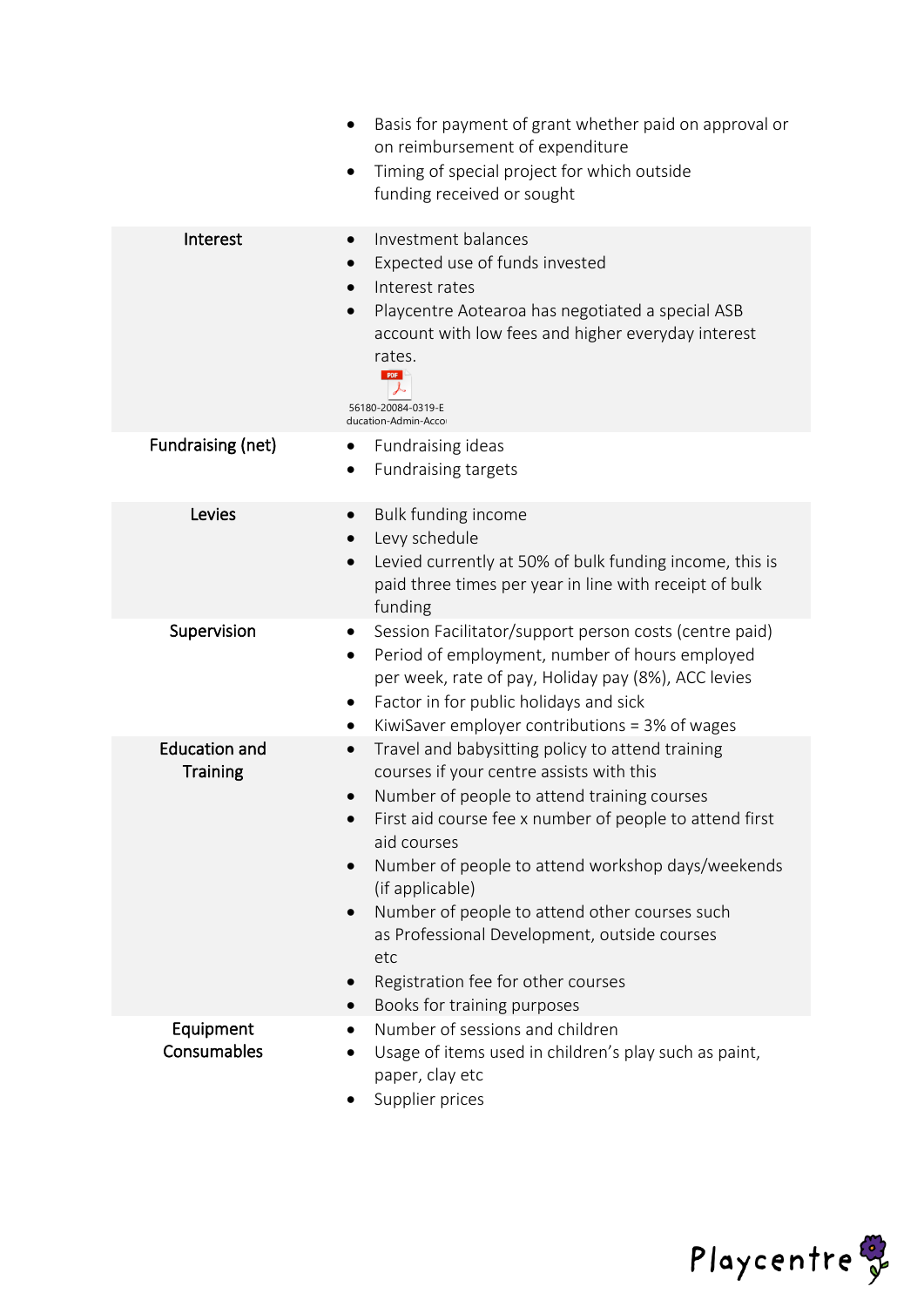| <b>Equipment Fixed</b><br><b>Assets</b> | Minimum equipment requirements<br>٠<br>Repairs and/or replacement of existing equipment<br>٠<br>New equipment<br>٠<br>Special projects<br>Supplier prices<br>$\bullet$                                                                                                                                                                                                                                                                                                                                                                                                                                                                                                                                      |
|-----------------------------------------|-------------------------------------------------------------------------------------------------------------------------------------------------------------------------------------------------------------------------------------------------------------------------------------------------------------------------------------------------------------------------------------------------------------------------------------------------------------------------------------------------------------------------------------------------------------------------------------------------------------------------------------------------------------------------------------------------------------|
| Housekeeping                            | Usage of items not used in children's play such as tea,<br>coffee, first aid kit items, cleaning products etc.                                                                                                                                                                                                                                                                                                                                                                                                                                                                                                                                                                                              |
| Administration                          | Journals ordered - price per journal. Three journal<br>$\bullet$<br>issues per year<br>Calendars ordered - price per calendar<br>AGM costs including presentations to office holders, gift<br>$\bullet$<br>to auditor, venue hire, refreshments etc<br>Post box rental<br>$\bullet$<br>Photocopying & stationery<br>Publicity material<br>$\bullet$<br>Printer consumables<br>$\bullet$<br>Travel and babysitting policy to attend Centre<br>$\bullet$<br>meetings, National meetings, officer support<br>meetings etc                                                                                                                                                                                      |
| <b>Rent and Loans</b>                   | Lease agreement or rental<br>$\bullet$                                                                                                                                                                                                                                                                                                                                                                                                                                                                                                                                                                                                                                                                      |
| <b>Utilities</b>                        | Power/gas usage<br>$\bullet$<br>General Council rates (if applicable)<br>$\bullet$<br>Water rates<br>$\bullet$<br><b>Building WOF checks</b><br>Fire alarm checks<br>Fire service checks (for extinguisher servicing if required)<br>Electrical Safety Checks (Tag and Test)<br>$\bullet$<br>Other safety checks such as security alarm<br>monitoring, servicing etc<br>Rubbish removal contract<br>Frequency of rubbish removal<br>Lawn mowing contract rates & frequency of lawn<br>mowing<br>Cleaning schedule<br>For rural centres - there will be water testing for<br>$\bullet$<br>services on tank water and for those not on town<br>sewage there will be septic tank servicing and/or<br>cleaning. |